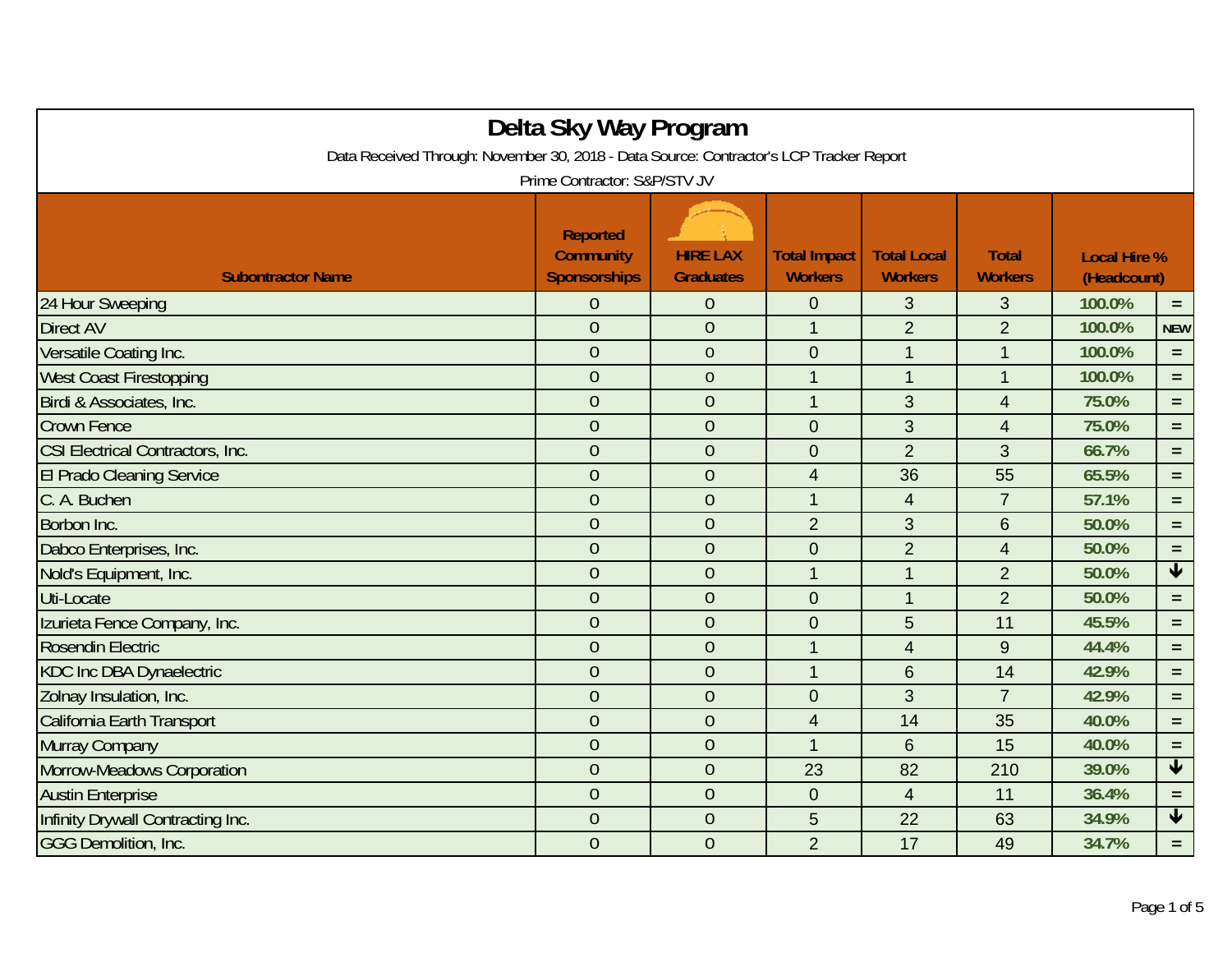| Delta Sky Way Program<br>Data Received Through: November 30, 2018 - Data Source: Contractor's LCP Tracker Report<br>Prime Contractor: S&P/STV JV |                                                            |                                     |                                       |                                      |                                |                                    |                         |  |
|--------------------------------------------------------------------------------------------------------------------------------------------------|------------------------------------------------------------|-------------------------------------|---------------------------------------|--------------------------------------|--------------------------------|------------------------------------|-------------------------|--|
| <b>Subontractor Name</b>                                                                                                                         | <b>Reported</b><br><b>Community</b><br><b>Sponsorships</b> | <b>HIRE LAX</b><br><b>Graduates</b> | <b>Total Impact</b><br><b>Workers</b> | <b>Total Local</b><br><b>Workers</b> | <b>Total</b><br><b>Workers</b> | <b>Local Hire %</b><br>(Headcount) |                         |  |
| 3531 Trucking Inc.                                                                                                                               | 0                                                          | $\theta$                            | $\mathbf{0}$                          | 3                                    | 9                              | 33.3%                              | $=$                     |  |
| <b>Comet Electric</b>                                                                                                                            | $\overline{0}$                                             | $\overline{0}$                      | $\mathbf 0$                           | 3                                    | 9                              | 33.3%                              | $=$                     |  |
| <b>Giroux Glass Inc.</b>                                                                                                                         | $\overline{0}$                                             | $\overline{0}$                      | $\mathbf 0$                           | $\mathbf{1}$                         | 3                              | 33.3%                              | $=$                     |  |
| Southern California Industries                                                                                                                   | $\overline{0}$                                             | $\theta$                            | $\boldsymbol{0}$                      | $\overline{2}$                       | $6\phantom{1}6$                | 33.3%                              | $=$                     |  |
| Critchfield Mechanical Inc. of So. Cal.                                                                                                          | $\overline{0}$                                             | $\overline{0}$                      | $\overline{2}$                        | 5                                    | 16                             | 31.3%                              | $=$                     |  |
| Pro Steel Erectors, Inc.                                                                                                                         | $\overline{0}$                                             | $\theta$                            | $\mathbf 0$                           | 5                                    | 16                             | 31.3%                              | $\equiv$                |  |
| R.J.&J. CONSTRUCTION, INC.                                                                                                                       | $\overline{0}$                                             | $\overline{0}$                      | 3                                     | 8                                    | 26                             | 30.8%                              | $=$                     |  |
| Penhall Company                                                                                                                                  | $\overline{0}$                                             | $\overline{0}$                      | $\mathbf{1}$                          | 9                                    | 30                             | 30.0%                              | $=$                     |  |
| Matrix Environmental, INC.                                                                                                                       | $\overline{0}$                                             | $\theta$                            | $\mathbf{1}$                          | 17                                   | 57                             | 29.8%                              | $=$                     |  |
| Cosco Fire Protection, Inc. - Sprinklers                                                                                                         | $\overline{0}$                                             | $\theta$                            | $\mathbf 0$                           | $5\phantom{.}$                       | 17                             | 29.4%                              | $=$                     |  |
| Performance Contracting, Inc.                                                                                                                    | $\overline{0}$                                             | $\overline{0}$                      | 8                                     | 25                                   | 87                             | 28.7%                              | ↑                       |  |
| <b>CSA Constructors, Inc.</b>                                                                                                                    | $\overline{0}$                                             | $\theta$                            | $\overline{1}$                        | $\overline{4}$                       | 14                             | 28.6%                              | $\uparrow$              |  |
| Lawrence W Rosine Co                                                                                                                             | $\overline{0}$                                             | $\overline{0}$                      | $\overline{0}$                        | $\overline{2}$                       | $\overline{7}$                 | 28.6%                              | $\equiv$                |  |
| Martin Bros. Marcowall, LLC                                                                                                                      | $\overline{0}$                                             | $\theta$                            | $\overline{2}$                        | $6\phantom{1}$                       | 21                             | 28.6%                              | $\blacklozenge$         |  |
| The Culver Group, Inc.                                                                                                                           | $\overline{0}$                                             | $\overline{0}$                      | $\overline{2}$                        | $\overline{2}$                       | $\overline{7}$                 | 28.6%                              | $\equiv$                |  |
| Universal Metro, Inc.                                                                                                                            | $\overline{0}$                                             | $\theta$                            | $\mathbf 0$                           | $\overline{2}$                       | $\overline{7}$                 | 28.6%                              | $=$                     |  |
| <b>GRIFFITH COMPANY</b>                                                                                                                          | $\overline{0}$                                             | $\overline{0}$                      | $\overline{7}$                        | 27                                   | 97                             | 27.8%                              | $\uparrow$              |  |
| ISEC, Inc.                                                                                                                                       | $\overline{0}$                                             | $\theta$                            | 3                                     | 13                                   | 47                             | 27.7%                              | ↑                       |  |
| Building Electronic Controls, Inc.                                                                                                               | $\overline{0}$                                             | $\overline{0}$                      | $\mathbf 0$                           | 3                                    | 11                             | 27.3%                              | $\overline{\mathbf{V}}$ |  |
| Johnson & Turner Painting Co. Inc.                                                                                                               | $\overline{0}$                                             | $\overline{0}$                      | $\mathbf 0$                           | $\overline{4}$                       | 15                             | 26.7%                              | $\uparrow$              |  |
| Limbach Company LP                                                                                                                               | $\theta$                                                   | $\theta$                            | $\overline{2}$                        | 8                                    | 30                             | 26.7%                              | $=$                     |  |
| Group Delta Consultants, Inc.                                                                                                                    | $\overline{0}$                                             | $\theta$                            | $\mathbf 0$                           | $\overline{1}$                       | $\overline{4}$                 | 25.0%                              | $=$ $\,$                |  |
| GecTwo, Inc.                                                                                                                                     | $\overline{0}$                                             | $\theta$                            | $\overline{1}$                        | 3                                    | 13                             | 23.1%                              | $\equiv$                |  |
| Norcal Pipeline Services, Inc.                                                                                                                   | $\overline{0}$                                             | $\overline{0}$                      | $\mathbf 0$                           | $6\phantom{1}$                       | 26                             | 23.1%                              | $=$                     |  |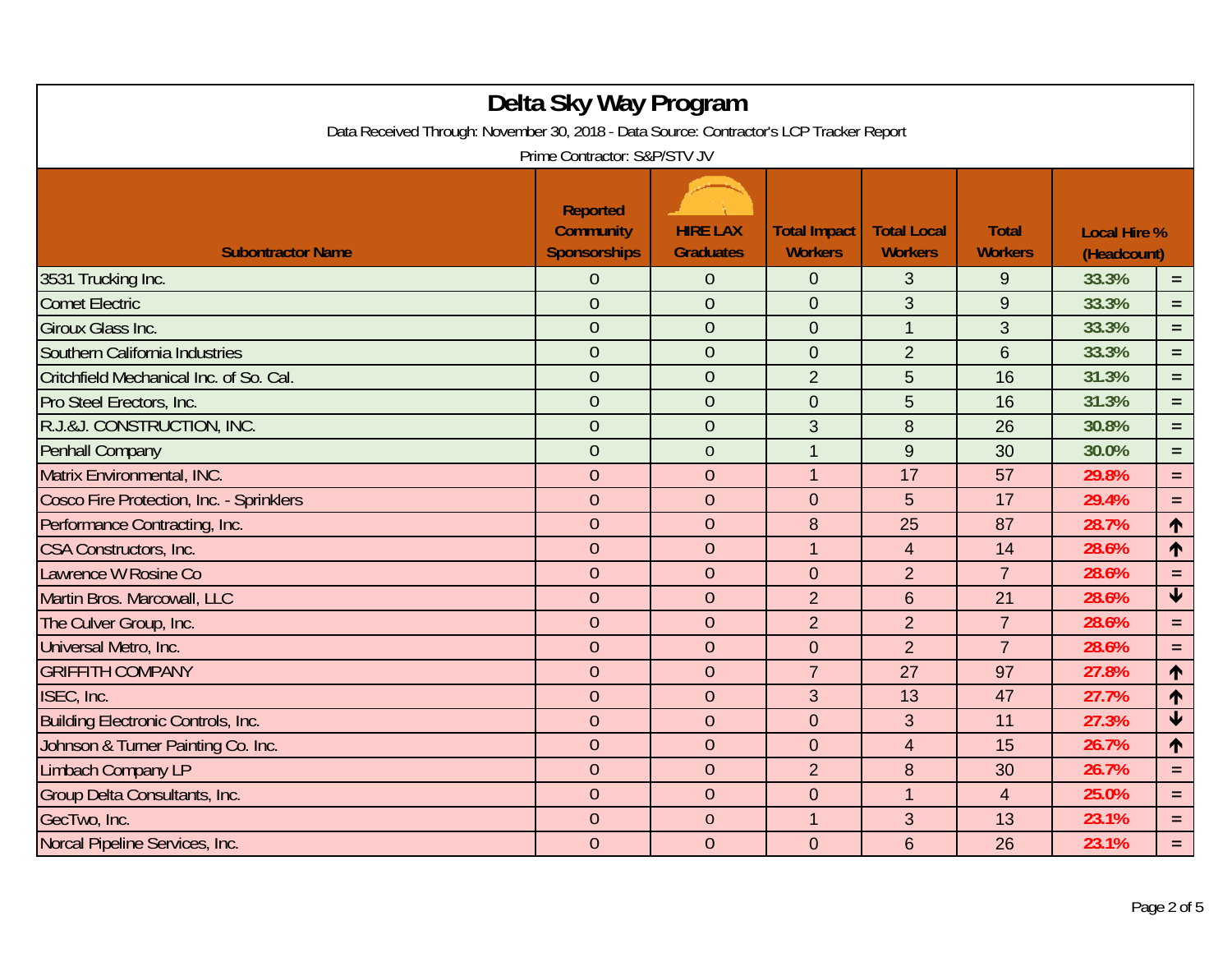| Delta Sky Way Program<br>Data Received Through: November 30, 2018 - Data Source: Contractor's LCP Tracker Report<br>Prime Contractor: S&P/STV JV |                                                            |                                     |                                       |                                      |                                |                                    |                         |  |
|--------------------------------------------------------------------------------------------------------------------------------------------------|------------------------------------------------------------|-------------------------------------|---------------------------------------|--------------------------------------|--------------------------------|------------------------------------|-------------------------|--|
| <b>Subontractor Name</b>                                                                                                                         | <b>Reported</b><br><b>Community</b><br><b>Sponsorships</b> | <b>HIRE LAX</b><br><b>Graduates</b> | <b>Total Impact</b><br><b>Workers</b> | <b>Total Local</b><br><b>Workers</b> | <b>Total</b><br><b>Workers</b> | <b>Local Hire %</b><br>(Headcount) |                         |  |
| Western Industrial Contractors, Inc.                                                                                                             | 0                                                          | $\theta$                            | 3                                     | 12                                   | 52                             | 23.1%                              | $\downarrow$            |  |
| <b>Environmental Construction Group, Inc.</b>                                                                                                    | $\overline{0}$                                             | $\overline{0}$                      | $\mathbf{1}$                          | $\overline{2}$                       | 9                              | 22.2%                              | $=$                     |  |
| <b>Granite Construction</b>                                                                                                                      | $\overline{0}$                                             | $\overline{0}$                      | $\overline{1}$                        | $\overline{4}$                       | 18                             | 22.2%                              | $\equiv$                |  |
| <b>Advanced Fire Protection</b>                                                                                                                  | $\theta$                                                   | $\theta$                            | $\mathbf{1}$                          | $\mathbf{1}$                         | 5                              | 20.0%                              | $=$                     |  |
| Stantru Resources Inc DBA Santru Reinforcing Steel                                                                                               | $\theta$                                                   | $\theta$                            | $\overline{0}$                        | $\overline{2}$                       | 10                             | 20.0%                              | $\uparrow$              |  |
| <b>Traffic Management, Inc.</b>                                                                                                                  | $\overline{0}$                                             | $\overline{0}$                      | $\overline{0}$                        | 3                                    | 15                             | 20.0%                              | $\equiv$                |  |
| <b>United Heider Inspection Group</b>                                                                                                            | $\overline{0}$                                             | $\theta$                            | $\mathbf 0$                           | 3                                    | 16                             | 18.8%                              | $=$                     |  |
| <b>ACCO Engineered Systems</b>                                                                                                                   | $\overline{0}$                                             | $\overline{0}$                      | $\overline{0}$                        | 3                                    | 18                             | 16.7%                              | $=$                     |  |
| Air Balance Co, Inc.                                                                                                                             | $\overline{0}$                                             | $\theta$                            | $\mathbf 0$                           | $\overline{1}$                       | $6\phantom{1}6$                | 16.7%                              | $\equiv$                |  |
| Best Contracting Services, Inc.                                                                                                                  | $\overline{0}$                                             | $\theta$                            | $\mathbf{1}$                          | $\mathbf{1}$                         | $6\phantom{1}6$                | 16.7%                              | $=$                     |  |
| United Riggers & Erectors, Inc.                                                                                                                  | $\overline{0}$                                             | $\theta$                            | $\overline{0}$                        | $\mathbf{1}$                         | $6\phantom{1}6$                | 16.7%                              | $=$                     |  |
| <b>Xcel Mechanical Systems</b>                                                                                                                   | $\overline{0}$                                             | $\overline{0}$                      | $\overline{0}$                        | $\overline{2}$                       | 13                             | 15.4%                              | $\overline{\mathbf{V}}$ |  |
| <b>Badger Daylighting Corp</b>                                                                                                                   | $\theta$                                                   | $\theta$                            | $\overline{1}$                        | $\overline{4}$                       | 27                             | 14.8%                              | $=$                     |  |
| <b>Shape Interior Systems</b>                                                                                                                    | $\overline{0}$                                             | $\overline{0}$                      | $\overline{0}$                        | $\mathbf{1}$                         | $\overline{7}$                 | 14.3%                              | $\equiv$                |  |
| Northstar Contracting Group, Inc.                                                                                                                | $\theta$                                                   | $\theta$                            | $\mathbf 0$                           | $\overline{2}$                       | 15                             | 13.3%                              | $=$                     |  |
| Dean Visosky Contractors, Inc.                                                                                                                   | $\overline{0}$                                             | $\overline{0}$                      | $\overline{0}$                        | $\mathbf{1}$                         | 8                              | 12.5%                              | $\equiv$                |  |
| G & F Concrete Cutting                                                                                                                           | $\overline{0}$                                             | $\theta$                            | $\overline{0}$                        | $\mathbf{1}$                         | 9                              | 11.1%                              | $=$                     |  |
| <b>Underground Construction Company</b>                                                                                                          | $\overline{0}$                                             | $\theta$                            | $\overline{0}$                        | 3                                    | 27                             | 11.1%                              | $\overline{\mathbf{V}}$ |  |
| A Good Sign & Graphics Co                                                                                                                        | $\overline{0}$                                             | $\theta$                            | $\overline{0}$                        | $\overline{0}$                       | $\overline{4}$                 | 0.0%                               | $\equiv$                |  |
| <b>AERO Bridgeworks</b>                                                                                                                          | $\overline{0}$                                             | $\overline{0}$                      | $\overline{0}$                        | $\overline{0}$                       | 10                             | 0.0%                               | $=$                     |  |
| ARB, Inc.                                                                                                                                        | $\overline{0}$                                             | $\theta$                            | $\mathbf 0$                           | $\overline{0}$                       | $\mathbf{1}$                   | 0.0%                               | $=$                     |  |
| <b>Art Cuevas Concrete</b>                                                                                                                       | $\overline{0}$                                             | $\overline{0}$                      | $\overline{0}$                        | $\overline{0}$                       | 12                             | 0.0%                               | $=$                     |  |
| <b>Bonas Company</b>                                                                                                                             | $\overline{0}$                                             | $\theta$                            | $\overline{0}$                        | $\overline{0}$                       | 1                              | 0.0%                               | $=$                     |  |
| <b>Bragg Crane Service</b>                                                                                                                       | $\overline{0}$                                             | $\overline{0}$                      | $\overline{0}$                        | $\overline{0}$                       | 3                              | 0.0%                               | <b>NEW</b>              |  |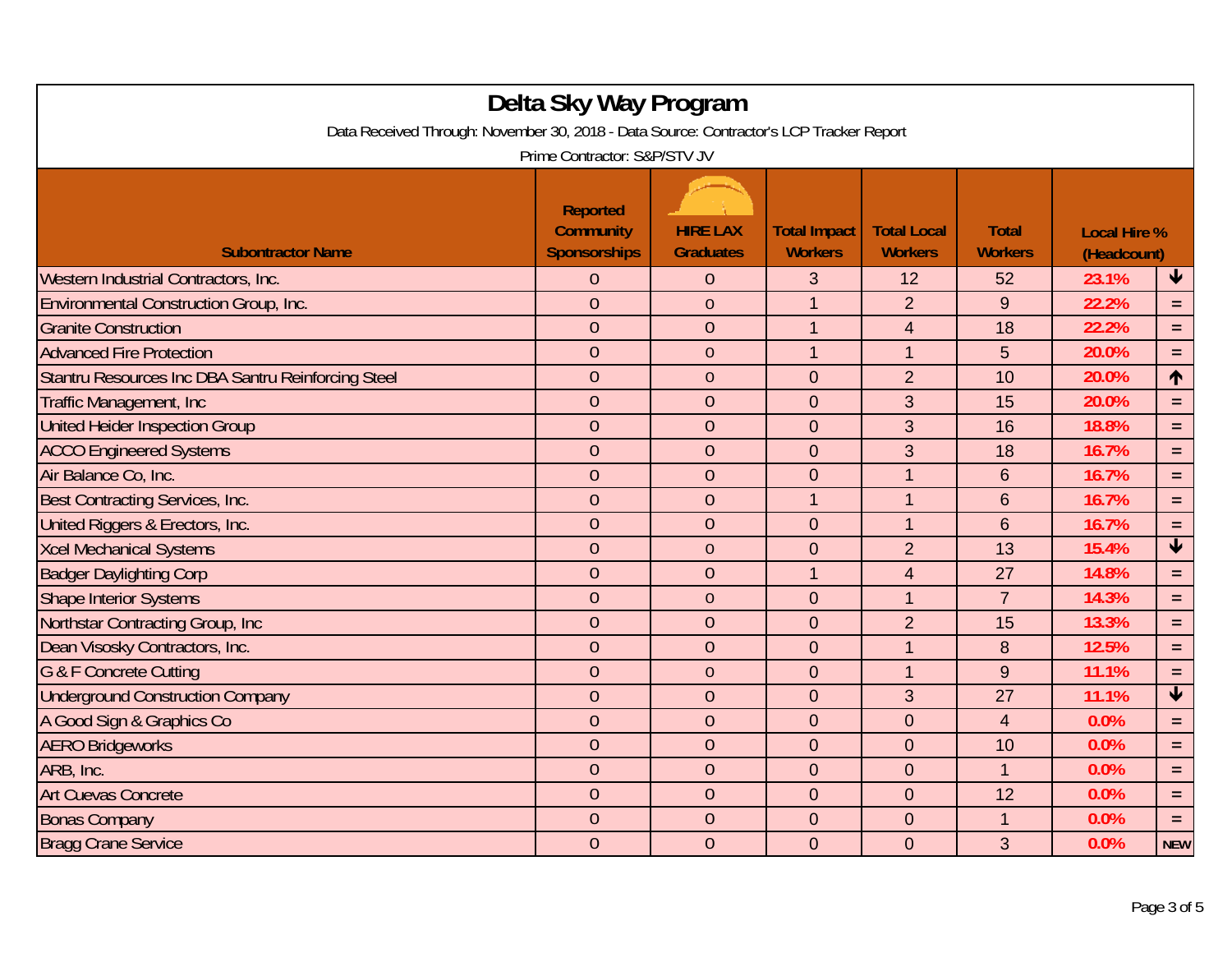| Delta Sky Way Program<br>Data Received Through: November 30, 2018 - Data Source: Contractor's LCP Tracker Report |                                                            |                                     |                                       |                                      |                                |                                    |                    |  |
|------------------------------------------------------------------------------------------------------------------|------------------------------------------------------------|-------------------------------------|---------------------------------------|--------------------------------------|--------------------------------|------------------------------------|--------------------|--|
| Prime Contractor: S&P/STV JV                                                                                     |                                                            |                                     |                                       |                                      |                                |                                    |                    |  |
| <b>Subontractor Name</b>                                                                                         | <b>Reported</b><br><b>Community</b><br><b>Sponsorships</b> | <b>HIRE LAX</b><br><b>Graduates</b> | <b>Total Impact</b><br><b>Workers</b> | <b>Total Local</b><br><b>Workers</b> | <b>Total</b><br><b>Workers</b> | <b>Local Hire %</b><br>(Headcount) |                    |  |
| CENTER-LINE CONCRETE CUTTING INC                                                                                 | $\overline{0}$                                             | $\theta$                            | $\mathbf{0}$                          | $\mathbf{0}$                         | $\mathbf 1$                    | 0.0%                               | $=$ .              |  |
| City Service Contracting, Inc.                                                                                   | $\overline{0}$                                             | $\overline{0}$                      | $\Omega$                              | $\Omega$                             | 5                              | 0.0%                               | $=$                |  |
| Climatec                                                                                                         | $\overline{0}$                                             | $\overline{0}$                      | $\overline{0}$                        | $\overline{0}$                       | $\overline{2}$                 | 0.0%                               | $=$                |  |
| <b>Concrete Coring Company</b>                                                                                   | $\overline{0}$                                             | $\theta$                            | $\mathbf 0$                           | $\mathbf 0$                          | $\mathbf{1}$                   | 0.0%                               | $=$                |  |
| <b>CONNER CONCRETE CUTTING &amp; CORING</b>                                                                      | $\overline{0}$                                             | $\overline{0}$                      | $\mathbf 0$                           | $\mathbf 0$                          | 5                              | 0.0%                               | $=$                |  |
| Digital Decora, Inc.                                                                                             | $\overline{0}$                                             | $\overline{0}$                      | $\overline{0}$                        | $\overline{0}$                       | $\overline{2}$                 | 0.0%                               | $=$                |  |
| Geo-Advantec, Inc.                                                                                               | $\overline{0}$                                             | $\theta$                            | $\overline{0}$                        | $\mathbf 0$                          | 1                              | 0.0%                               | $=$                |  |
| GONSALVES & SANTUCCI INC. DBA CONCO PUMPING INC                                                                  | $\overline{0}$                                             | $\overline{0}$                      | $\overline{0}$                        | $\mathbf 0$                          | 3                              | 0.0%                               | $=$                |  |
| <b>Hill Crane Service</b>                                                                                        | $\overline{0}$                                             | $\overline{0}$                      | $\overline{0}$                        | $\overline{0}$                       | 3                              | 0.0%                               | $=$                |  |
| J Colavin & Son, Inc                                                                                             | $\overline{0}$                                             | $\theta$                            | $\mathbf 0$                           | $\mathbf 0$                          | $\overline{2}$                 | 0.0%                               | $=$                |  |
| Mr. Crane, Inc.                                                                                                  | $\overline{0}$                                             | $\overline{0}$                      | $\mathbf 0$                           | $\mathbf 0$                          | 10                             | 0.0%                               | $=$                |  |
| <b>PCI Striping</b>                                                                                              | $\overline{0}$                                             | $\overline{0}$                      | $\overline{0}$                        | $\overline{0}$                       | 14                             | 0.0%                               | $=$                |  |
| Premier Interior Development, Inc.                                                                               | $\overline{0}$                                             | $\overline{0}$                      | $\overline{0}$                        | $\mathbf 0$                          | 5                              | 0.0%                               | $=$                |  |
| PSI3G Inc dba Partition Specialties, Inc.                                                                        | $\overline{0}$                                             | $\theta$                            | $\mathbf 0$                           | $\overline{0}$                       | $\overline{2}$                 | 0.0%                               | $=$                |  |
| Psomas                                                                                                           | $\overline{0}$                                             | $\overline{0}$                      | $\mathbf 0$                           | $\mathbf{0}$                         | $\overline{2}$                 | 0.0%                               | $=$                |  |
| R. J. Lalonde, Inc.                                                                                              | $\theta$                                                   | $\theta$                            | $\mathbf 0$                           | $\mathbf 0$                          | $\overline{7}$                 | 0.0%                               | $=$                |  |
| <b>RMA Group</b>                                                                                                 | $\theta$                                                   | $\theta$                            | $\mathbf 0$                           | $\overline{0}$                       | $\mathbf{1}$                   | 0.0%                               | $=$                |  |
| Savala Equipment Company                                                                                         | $\overline{0}$                                             | $\overline{0}$                      | $\overline{0}$                        | $\mathbf 0$                          | $\mathbf 1$                    | 0.0%                               | $=$                |  |
| The J.V. Land Clearing Co., Inc.                                                                                 | $\overline{0}$                                             | $\overline{0}$                      | $\mathbf 0$                           | $\mathbf 0$                          | $6\phantom{1}6$                | 0.0%                               | $=$                |  |
| The LKR Group, Inc.                                                                                              | $\theta$                                                   | $\theta$                            | $\overline{0}$                        | $\overline{0}$                       | 3                              | 0.0%                               | $=$                |  |
| <b>Vance Corporation</b>                                                                                         | $\overline{0}$                                             | $\overline{0}$                      | $\overline{0}$                        | $\mathbf 0$                          | $\mathbf 1$                    | 0.0%                               | $\equiv$           |  |
| <b>Vertical Access</b>                                                                                           | $\overline{0}$                                             | $\overline{0}$                      | $\mathbf 0$                           | $\mathbf 0$                          | 3                              | 0.0%                               | $=$                |  |
| <b>Wolverine Fire Protection Co</b>                                                                              | $\theta$                                                   | $\theta$                            | $\mathbf 0$                           | $\overline{0}$                       | $\overline{2}$                 | 0.0%                               | $=$                |  |
|                                                                                                                  | 0                                                          | $\bf{0}$                            | 89                                    | 436                                  | 1473                           | 29.6%                              | $\bigtriangledown$ |  |